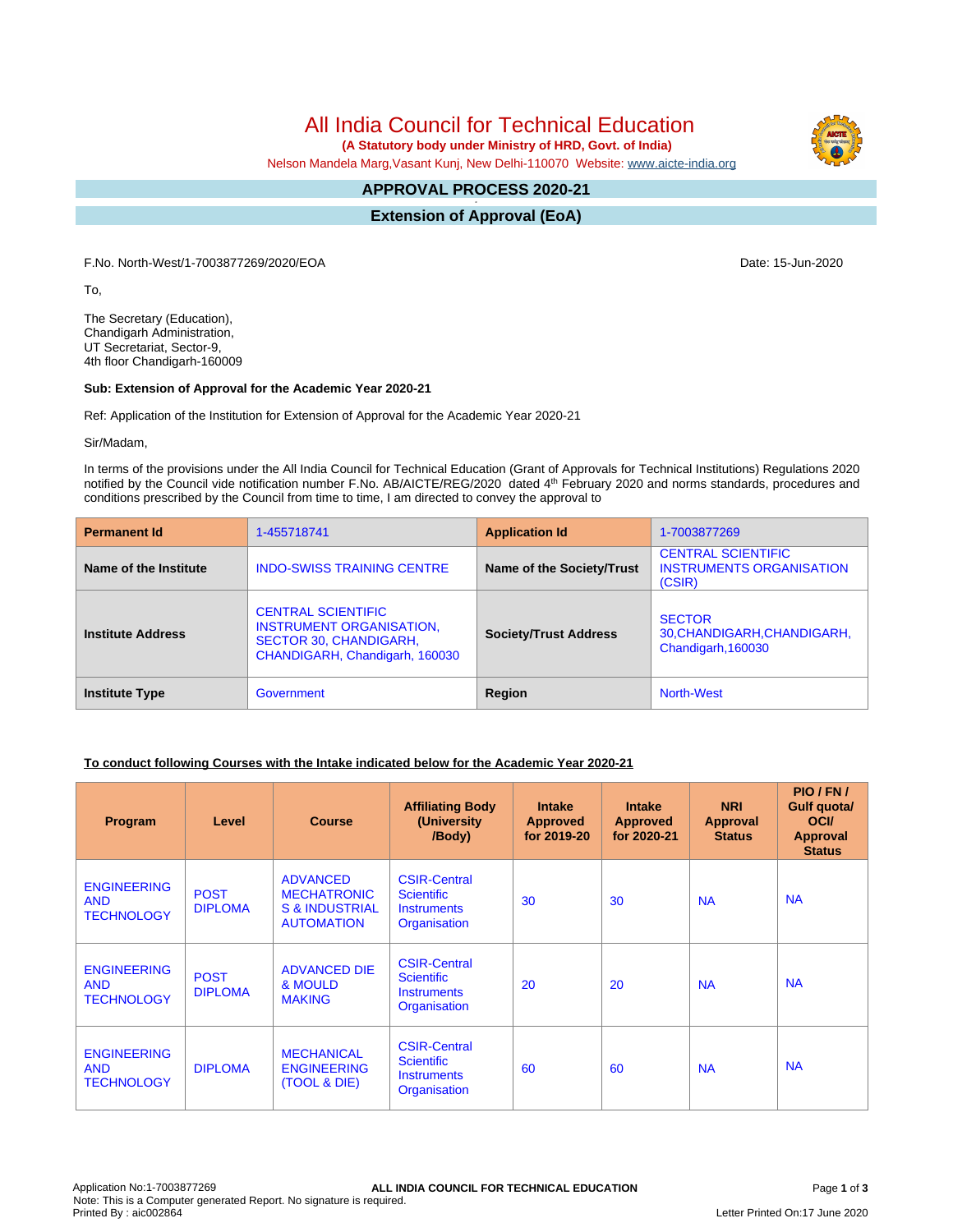| <b>CSIR-Central</b><br><b>ENGINEERING</b><br><b>ELECTRONICS</b><br><b>Scientific</b><br><b>NA</b><br><b>DIPLOMA</b><br><b>NA</b><br><b>AND</b><br>-60<br>60<br><b>ENGINEERING</b><br>Instruments<br><b>TECHNOLOGY</b><br>Organisation |  |  |
|---------------------------------------------------------------------------------------------------------------------------------------------------------------------------------------------------------------------------------------|--|--|
|---------------------------------------------------------------------------------------------------------------------------------------------------------------------------------------------------------------------------------------|--|--|

#### **It is mandatory to comply with all the essential requirements as given in APH 2020-21 (Appendix 6)**

## **Important Instructions**

- 1. The State Government/ UT/ Directorate of Technical Education/ Directorate of Medical Education shall ensure that 10% of reservation for Economically Weaker Section (EWS) as per the reservation policy for admission, operational from the Academic year 2020-21 is implemented without affecting the reservation percentages of SC/ ST/ OBC/ General. However, this would not be applicable in the case of Minority Institutions referred to the Clause (1) of Article 30 of Constitution of India. Such Institution shall be permitted to increase in annual permitted strength over a maximum period of two years beginning with the Academic Year 2020-21
- 2. The Institution offering courses earlier in the Regular Shift, First Shift, Second Shift/Part Time now amalgamated as total intake shall have to fulfil all facilities such as Infrastructure, Faculty and other requirements as per the norms specified in the Approval Process Handbook 2020-21 for the Total Approved Intake. Further, the Institutions Deemed to be Universities/ Institutions having Accreditation/ Autonomy status shall have to maintain the Faculty: Student ratio as specified in the Approval Process Handbook. All such Institutions/ Universities shall have to create the necessary Faculty, Infrastructure and other facilities WITHIN 2 YEARS to fulfil the norms based on the Affidavit submitted to AICTE.
- 3. In case of any differences in content in this Computer generated Extension of Approval Letter, the content/information as approved by the Executive Council / General Council as available on the record of AICTE shall be final and binding.
- 4. Strict compliance of Anti-Ragging Regulation: Approval is subject to strict compliance of provisions made in AICTE Regulation notified vide F. No. 373/Legal/AICTE/2009 dated July 1, 2009 for Prevention and Prohibition of Ragging in Technical Institutions. In case Institution fails to take adequate steps to Prevent Ragging or fails to act in accordance with AICTE Regulation or fails to punish perpetrators or incidents of Ragging, it will be liable to take any action as defined under clause 9(4) of the said Regulation.

**Prof.Rajive Kumar Member Secretary, AICTE**

Copy to:

- **1. The Director Of Technical Education\*\*, Chandigarh**
- **2. The Principal / Director,** INDO-SWISS TRAINING CENTRE Central Scientific Instrument Organisation, Sector 30, Chandigarh,Chandigarh, Chandigarh,160030
- **3. The Secretary / Chairman,** SECTOR 30 CHANDIGARH,CHANDIGARH Chandigarh,160030
- **4. The Regional Officer,** All India Council for Technical Education Plot No. 1A, 5th Floor, DTE(Pb..) Building, Dakshin Mark, Sector 36-A, Chandigarh-160 036